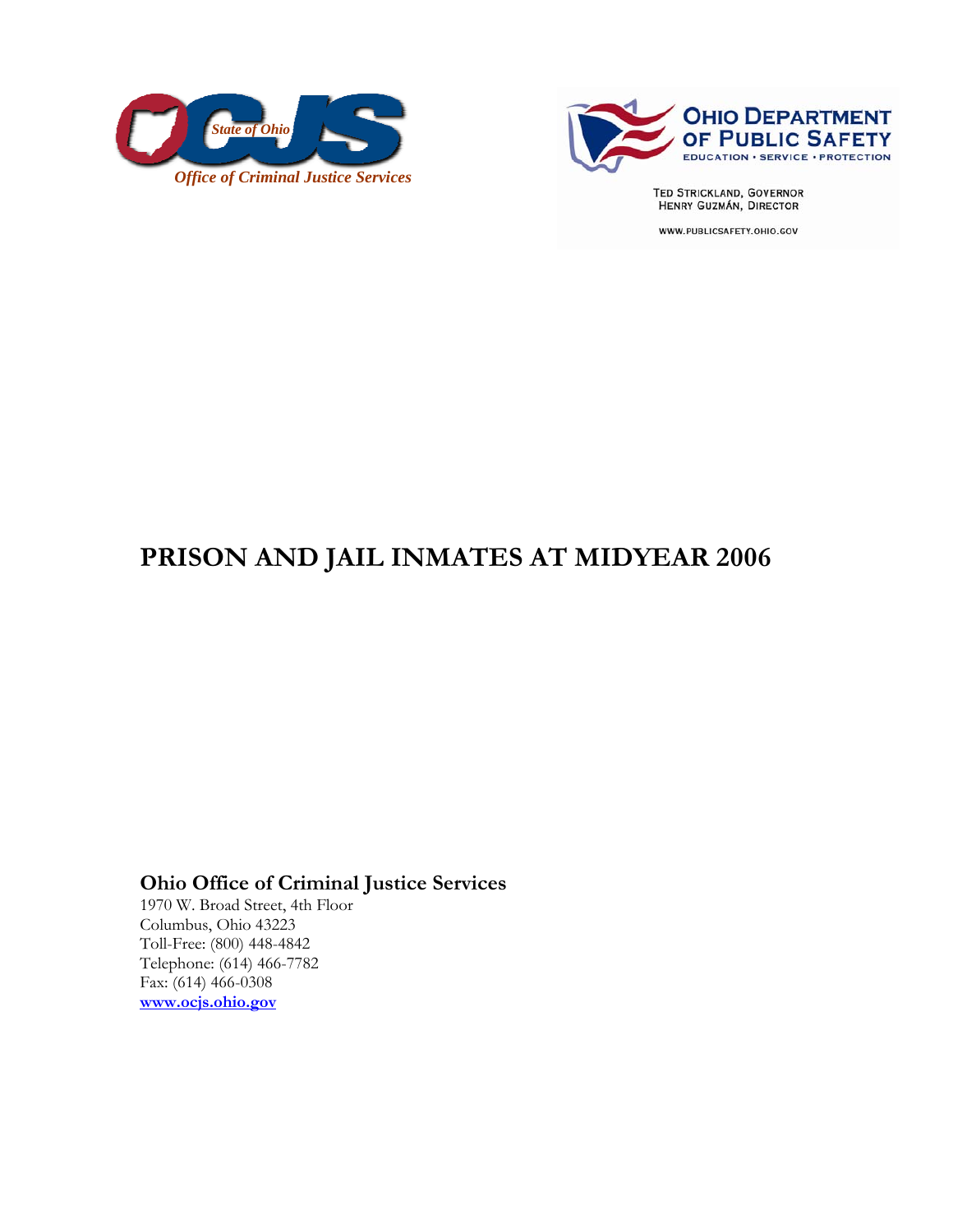## **PRISON AND JAIL INMATES AT MIDYEAR 2006**

In June 2007, the Bureau of Justice Statistics released the report *Prison and Jail Inmates at Midyear 2006*. The following data and chart summarize the findings contained in this report. A copy of the full report can be found at: http://www.ojp.usdoj.gov/bjs/pub/pdf/pjim06.pdf.

At midyear 2006, 2,245,189 persons were incarcerated in the nation's prisons and jails, an increase of 2.8 percent since midyear 2005. Two-thirds of this population was incarcerated in the state or federal prison system. The rate of incarceration in prison and jail was 750 inmates per 100,000 U.S. residents. One in every 133 U.S. residents was in prison or jail.

### **Prison population in Ohio and the U.S.**

The prison population increased 2.8 percent from midyear 2005 to midyear 2006. This represents an incarceration rate of 497 per 100,000 U.S. residents. Ohio's prison population increased 5.6 percent to 47,494 from midyear 2005 to midyear 2006. This corresponds to an incarceration rate of 414 per 100,000 U.S. residents. More than 4 percent of Ohio's prisoners were held in private facilities.

Prison admissions continue to outpace releases. From 2000-2005, the number of state or federal admissions increased 17.2 percent, while the number of releases rose 15.5 percent. In Ohio during the same time period, admissions increased 22.5 percent and releases increased 12.7 percent. In 2005, new court commitments made up nearly two-thirds of all state prison admissions.

The number of females under the jurisdiction of state and federal prison authorities grew 4.6 percent from midyear 2005 to 2006, while the number of male prisoners increased 2.7 percent during the same time period. Females accounted for 7.2 percent of all inmates at midyear 2006. The rate of imprisonment was 67 female inmates per 100,000 female U.S. residents, while the rate for males was 14 times higher, at 940 male inmates per 100,000 male U.S. residents.

The number of juveniles under age 18 in state prisons increased 7.1 percent to 2,364, the first increase of its kind since 1995. Noncitizens accounted for roughly 6 percent of state and federal inmates at midyear 2006. Ohio had 603 noncitizens in state prison. The federal system, California, and Texas housed more than two-thirds of all noncitizens.

### **Jail population in Ohio and the U.S.**

The nation's local jails held or supervised 826,232 offenders as of midyear 2006. Nearly 93 percent of these offenders were housed in local jails. The number of persons held in jail facilities increased 2.5 percent from midyear 2005. As of midyear 2006, local jails operated at an average of 94 percent of rated capacity. Generally, smaller jail jurisdictions had a lower percent of capacity occupied than did larger jail jurisdictions. Franklin County, Ohio, and Hamilton County, Ohio, two of the 50 largest local jail jurisdictions in the U.S., reported operating at a capacity of 101 percent and 97 percent, respectively, during midyear 2006.

The jail incarceration rate for males (457 per 100,000 males) was seven times less than that for females (66 per 100,000 females). About one in every 123 blacks were incarcerated in jail on June 30, 2006, compared to one in every 353 Hispanics and one in every 588 whites.